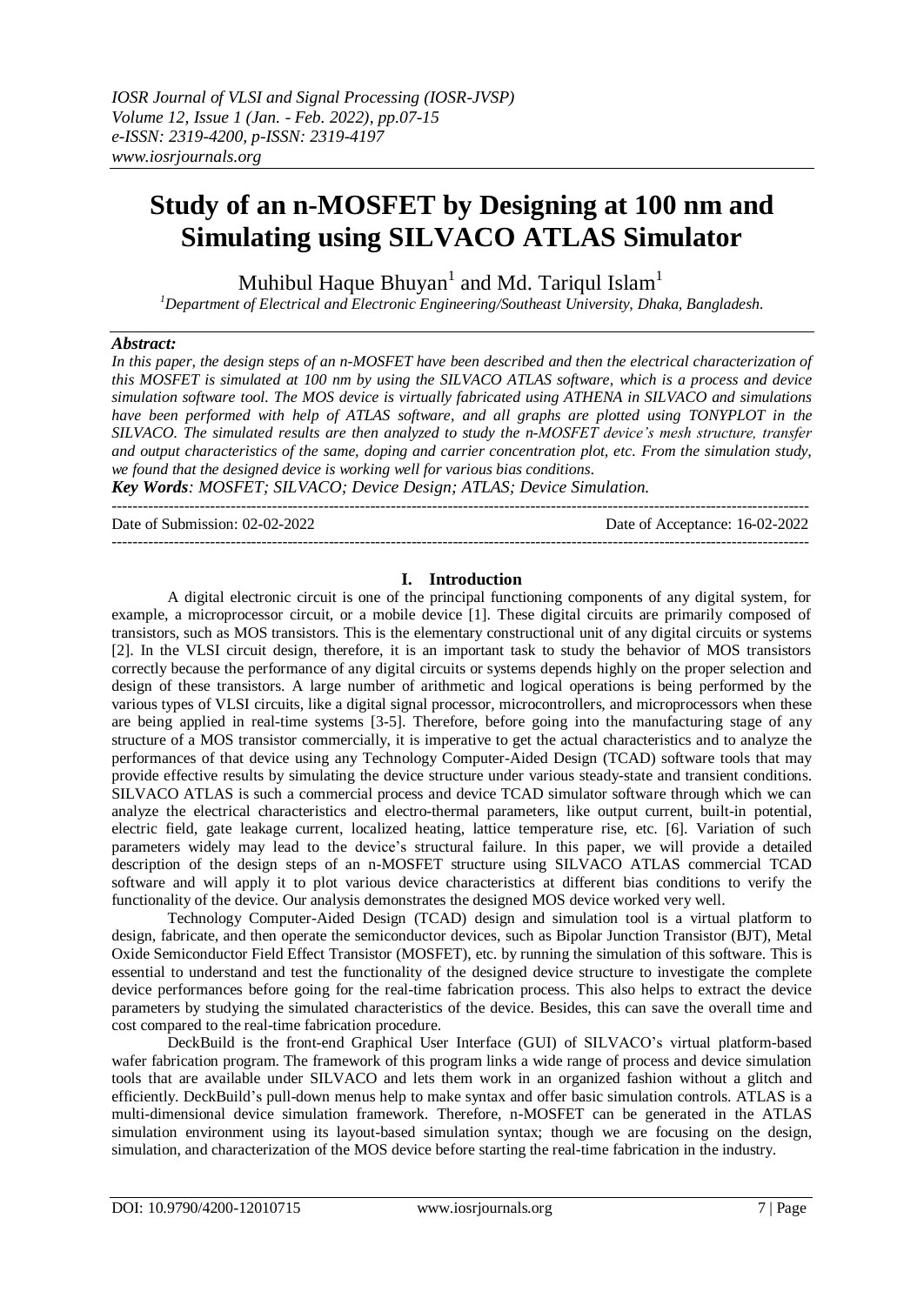The paper provides a detail literature review in section II, then an overview of the MOS device design steps in SILVACO ATLAS in section III, and after that, it presents all the results and their explanations in section IV. Finally, the paper ends with the concluding remarks in section V.

### **II. Literature Review**

Silicon technologies are being progressed faster every year due to the incessant scaling down of the sizes of semiconductor devices due to the ever-increasing necessity of high performance (for example, fasteroperating speed or higher operating frequency, etc.) devices based on the Field Effect Transistors (FETs) and other transistors. However, reducing the size of a transistor is not going to be an easy job because this has increased the circuit complexity and has created many serious problems especially when the dimension goes down into the sub-100 nm regime. One of the challenges with the downsizing of the transistor is the short channel effects (SCEs). However, to overcome these problems, new circuit design techniques are being introduced for the newer technologies and novel architectures are also coming out. For example, to combat short channel effects, non-traditional FETs were introduced at the nanometer level [7]. Therefore, before the mass scale fabrication, the device designed in the nano-scale regime must be simulated using any software, such as MEDICI, SILVACO, MINIMOS, COMSOL Multiphysics, LT-SPICE, MATLAB, etc. used for the novel semiconductor device design, its process simulation, and characterization.

Short Channel Effect (SCE) suppression of the pocket implanted n-MOSFET was been investigated using MEDICI, a powerful device simulation software earlier [8]. In this device, lateral channel engineering is done to combat SCE.

A novel integrated Metal Oxide Semiconductor Field Effect Transistor (MOSFET)-based microelectromechanical systems (MEMS) mechanical pressure sensor circuit has been designed using the finiteelement method (FEM) computations via the COMSOL Multiphysics software. Besides, the circuits have been analyzed for varying circuit and Complementary Metal Oxide Semiconductor (CMOS) parameters, viz. the supply voltage  $(V_{DD})$  and threshold voltage  $(V_t)$ , respectively using the COMSOL Multiphysics software tool. The sensor circuit is simulated electrically in the LT-SPICE tool via a MATLAB script. MOSFET parameters have been extracted using the FEM [9].

At present, the CMOS and MEMS technologies are being widely materialized for different microsensors for healthcare and biomedical-related integrated on-chip electronic circuits [10]. For example, Blood Pressure (BP) is one of the most important factors to specify the human health status [11]. In such applications, the pressure sensor is the key to measuring intra-arterial blood pressure directly [12], [13]. There are various types of pressure sensing methods, such as piezoresistive, piezoelectric, and capacitive techniques. Of them, the piezoresistive effect in MOSFET [14], [15] is one of the most promising and developing sensing tools for smart sensors. In this context, a paper reported on the design and optimization of a current mirror sensing-based MOSFET at 5 μm CMOS technology. Here also FEM-based COMSOL Multiphysics is used to simulate the pressure sensor and then to estimate the characteristics of the pressure sensing circuits for the current mirror, T-Spice has been engaged [16].

Currently, Transition Metal Dichalcogenides (TMDs) group materials are being utilized to develop electronic devices as a new trend. For example, Molybdenum Disulphide  $(MoS<sub>2</sub>)$  has been employed to design profoundly scaled Field Effect Transistors (FETs). As such, in an article, the authors did a simulation of a fullwave model of a device using this material in COMSOL Multiphysics for 2 dissimilar thicknesses [17].

In another work, the authors presented a novel simulation atmosphere to analyze the electro-thermal interaction in power semiconductor devices. This is based on the combined use of ELDO-COMSOL simulators in an iterative pattern along with an electrical 2-D SPICE network and 3-D FEM thermal solver [18].

The MINIMOS simulator has been used to investigate the parasitic effects at the channel edge on MOS device characteristics by another group of researchers. They used an automatic grid-refinement algorithm to create the particular grid [19].

The evolution of CMOS technology is directed largely through a down-scaling of the device sizes over the last few decades. One of the strategic questions regarding future VLSI/ULSI technology is whether it is possible to scale down the CMOS device sizes beyond 100 nm channel length to get continuous improvement in terms of the packing density and operating speed improvement. In a paper, the design, fabrication, and characterization of high-performance and low-power MOS devices were explained at the 90 nm node. Virtual Wafer Fabrication (VWF) SILVACO TCAD tool was used to fabricate and simulate the CMOS transistor, for example, ATHENA and ATLAS [20].

In another work, the researchers studied the process variation effects on the threshold voltage of a floating gate device through the simulations at CMOS 180 nm process using the TCAD tools ATHENA, DevEdit3D, and ATLAS [21].

MATLAB programming has also been used for the analytical model verification of threshold voltage and surface potential models of the pocket-implanted n-MOS device in the nanoscale regime [22], [23].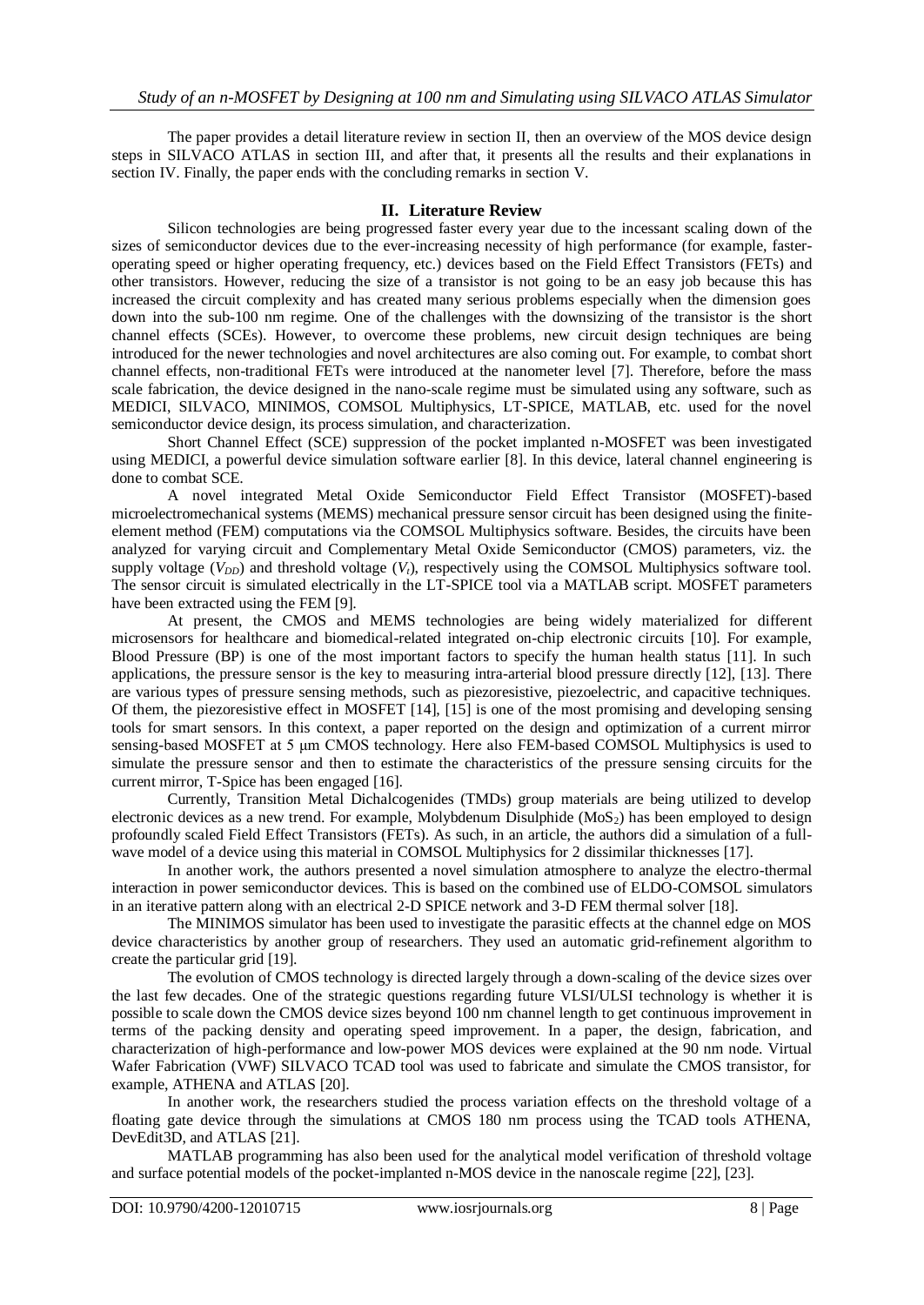A paper described an analytical drain current flicker noise model for pocket implanted n-MOSFET in the nanoscale regime based on the two linear pocket profiles from the source and drain ends, and the analytical flicker noise model was simulated for various device and bias parameters using MATLAB software tool [24].

Vertical III-V nanowire MOSFETs were designed by COMSOL Multiphysics to minimize the parasitic capacitances of the scaled devices, such as gate-drain capacitance to 17 aF/wire, corresponding to 0.2 fF/μm at 20 nm gate length of the device [25].

In another work, the researchers designed a triangular-shaped silicon nanowire (Si NW) FET of 300 nm channel length based on the Finite Element Method (FEM) tool, COMSOL Multiphysics software, and then its Short Channel Effect (SCE) parameters were extracted [26].

In the literature survey, it was also found that the electrical characterization of a 65 nm NMOS transistor was simulated by using the ATLAS simulator, and then their results were compared with the experimental results found in the literature. The input and output characteristics of the NMOS transistor structure were studied also using the same simulator [27].

Another paper explained the characteristics of 65 nm PMOS technology with strained Si in terms of electrical parameters like drain current, gate voltage, etc. employing the ATHENA fabrication simulator to fabricate while ATLAS simulator to characterize the device electrically [28].

A Ternary Logic Decoder (TLD) has been revealed with double-gate silicon-nanowire (DG Si-NW) MOSFETs to check the viability of a mixed-radix system. At first, the DG Si-NW MOSFETs were fabricated and characterized and then the electrical characteristics were modeled, fitted, and analyzed semi-empirically in the SILVACO ATLAS TCAD simulator [29].

In another work, the authors have downscaled a planar PMOS device to 14-nm of channel length using  $La<sub>2</sub>O<sub>3</sub>$  as the high-k gate dielectric material. The device was fabricated and electrically characterized virtually via the TCAD simulation tool, SILVACO. The study of the variation of the process parameters and interaction effects delivered the optimized values of the process parameters to attain the desired output. The results found through the SILVACO simulations were in good agreement with the nominal values of the PMOS device as anticipated by the International Technology Roadmap for Semiconductors (ITRS) [30].

In another paper, the authors presented their SILVACO simulation results for a 3-D Silicon On Insulator (SOI) n-FinFET device at 8 nm channel length. The impacts of the changes of the key electrical parameters, such as threshold voltage, subthreshold slope, transconductance, drain induced barrier lowering, on current, leakage current, and on/off current ratio were obtained and then analyzed [31].

# **III. Device Design and Simulation Method**

The schematic device structure of a bulk n-MOSFET is depicted in Fig. 1. The structure uses a p-type Si as the substrate material with a uniform doping concentration of  $10^{17}$  cm<sup>-3</sup>. The source and drain regions are heavily doped n<sup>+</sup>-type with a uniform doping concentration of  $10^{20}$  cm<sup>-3</sup>. The insulating layer in the gate region is a  $SiO<sub>2</sub>$  layer with a gate length of 100 nm and an oxide thickness of 3 nm.



Figure 1. The schematic device structure of a bulk n-MOSFET

The mesh structure of this n-MOSFET structure has been defined using SILVACO's ATHENA and then re-meshing is done using DevEdit. Input and output characteristics have been obtained using ATLAS software. To write a program file, at first, we need to define the process flow for the MOS transistor structure in ATHENA. The defined mesh sometimes may not be optimum for the process and device simulations. In such cases, the mesh needs to be re-created by the mesh generation tool, DevEdit. This might happen if the mesh of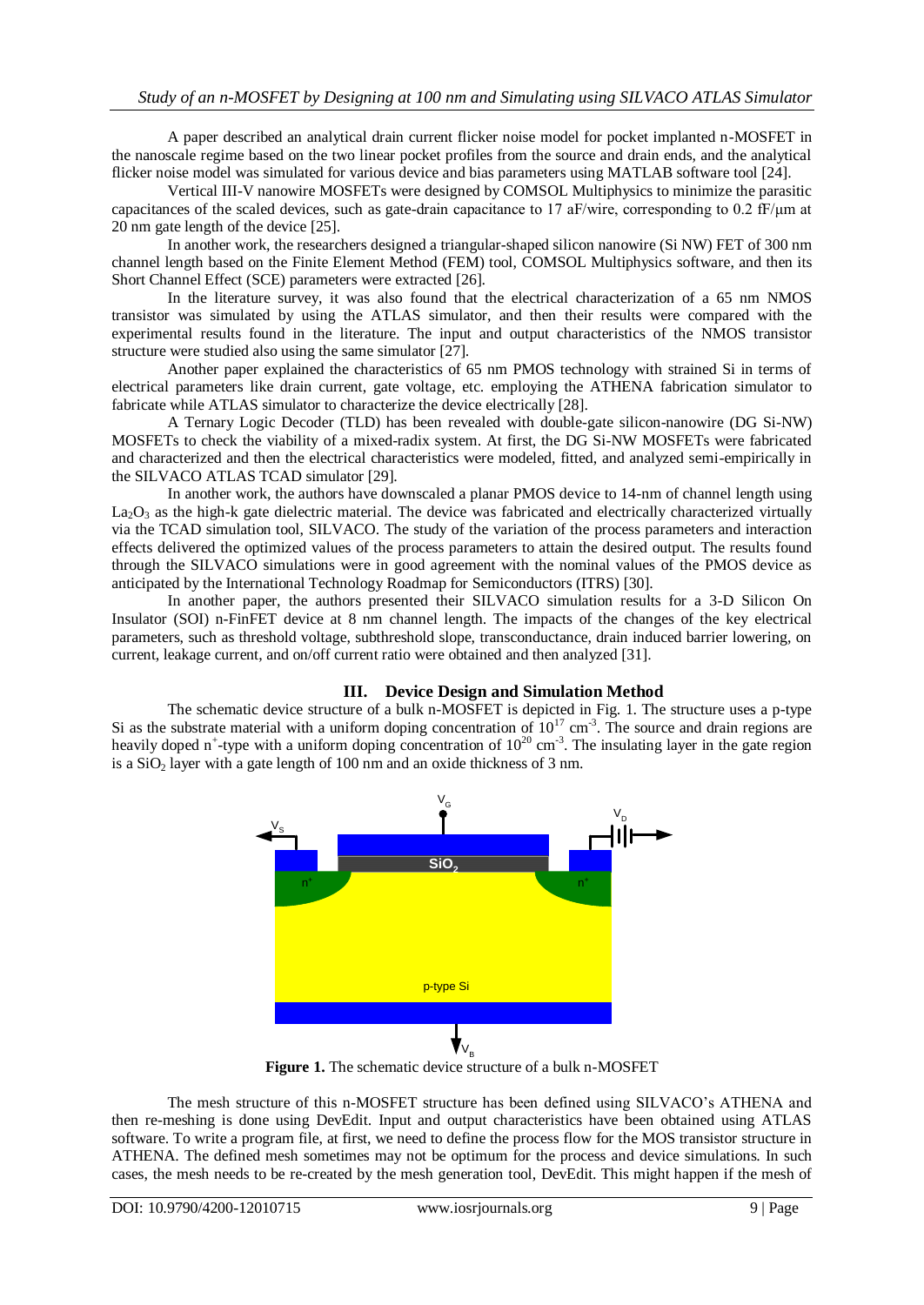the semiconductor region possesses zero obtuse triangles. Then the refinement is performed as a function of several solution quantities inside the mesh (for example, the net doping concentration). To create a set of commands in the DeckBuild command window, DevEdit's Popup Windows may be used. However, the DevEdit GUI may be used by opening the structure file from ATHENA, re-meshing it using DevEdit GUI, and saving a DevEdit command file from where the mesh syntax may be copied and pasted into DeckBuild [32].

In ATLAS, the transfer characteristic was generated by fixing the drain-to-source voltage at a fixed value, e.g., 0.5 V, 1.5 V, and 2.0 V, and then ramping the gate voltage from 0 V to 4 V with the step of 0.1V using a sequence of SOLVE statements of the program. The threshold voltage is adjusted using the work function parameter from the gate contact statement to 4.6 V. The output characteristic is obtained by setting the gate voltage above the threshold value, e.g., 0.75 V, 1 V, 1.5 V, etc. and then ramping up the drain-to-source voltage from 0 V to 1.1 V using a sequence of SOLVE statements with the step of 0.1V. All terminal characteristics are saved to a log file as specified in the LOG statement. Using the log-off statement, one can save several log files for later use. The results are saved to a solution file. The extract statements are used to measure the threshold voltage and other SPICE parameters of the designed device. Finally, the three curves for each characteristic are overlaid using the TonyPlot [32].

To include the drain and source contact resistances in the characteristic curve, a drain contact resistance is added using the statement contact name, drain. To perform the ac analysis, the AC parameter must be turned on above the solve statement. To load and run the file, we need to select the load button in DeckBuild. This copies the input file and any other support files to the currently active folder and then we need to select the Run button in DeckBuild to execute the file. The designed mesh structure is shown in Fig. 2.



**Figure 2.** The mesh structure of the n-MOSFET; the values of  $\overline{x}$ - and *y*-axis are given in micrometers

Figure 2 shows the absolute doping structure of various regions on the left side and the materials of various regions on the right side. Various colors are used to define various regions, for example, red color is used for source and drain regions, the yellow color is for channel and substrate regions, and the violet color is for metal contacts.

# **IV. Simulation Results and Discussions**

Figure 3 shows the doping concentration profile along the channel. It shows the source and drain regions have the same amount of uniform doping density of  $10^{20}$  cm<sup>-3</sup> and the substrate or the region just beneath the gate oxide has the uniform doping concentration equal to  $10^{17}$  cm<sup>-3</sup>.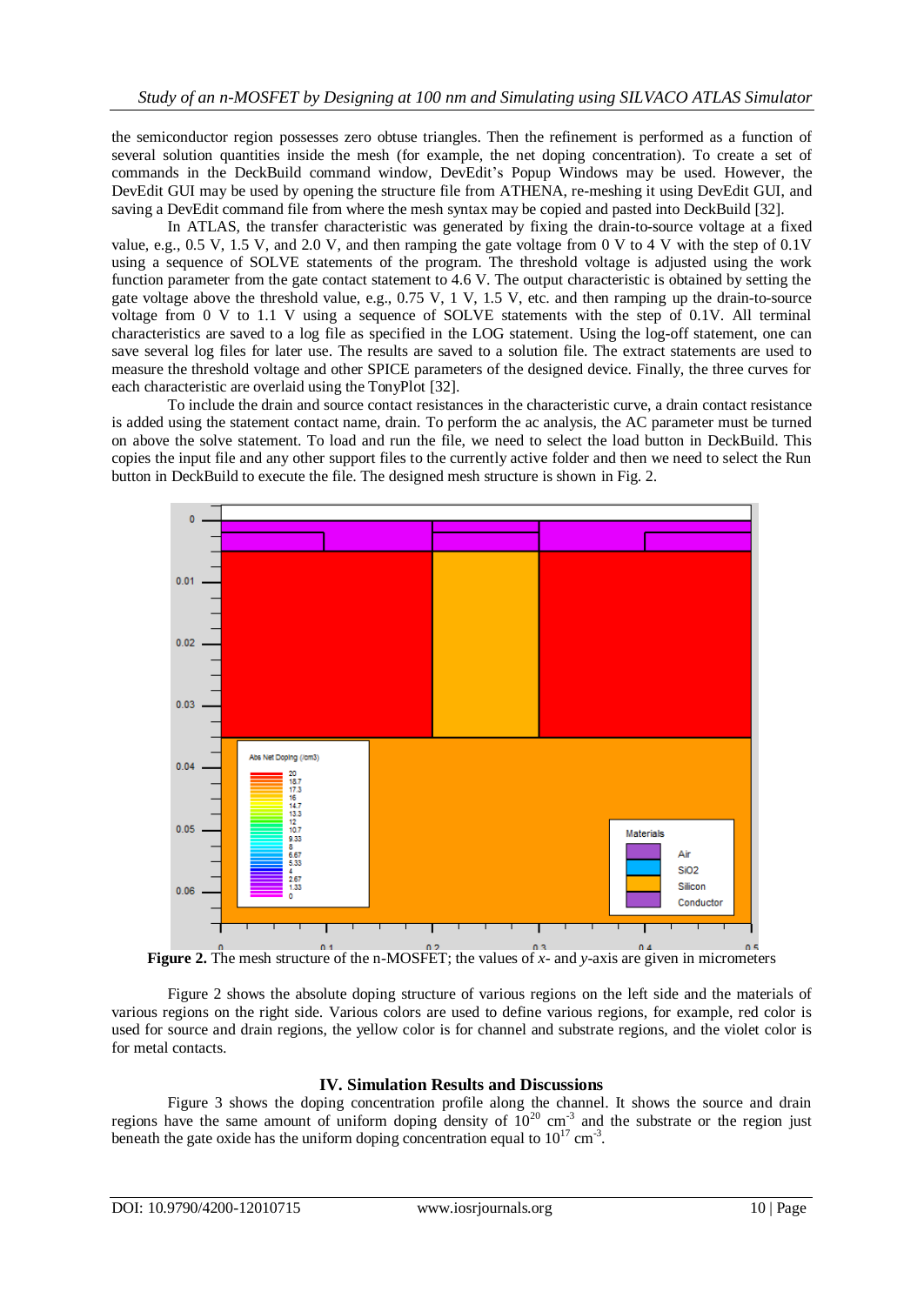

**Figure 3.** Absolute doping concentration along the channel direction from the source to the drain sides

Figure 4 shows the energy diagram of the conduction and valence bands along the horizontal distance. As we go along the line, we see that the conduction band energy level decreases from almost 0 eV to -1 eV, and the valence band energy level decreases from almost -1 eV to -2 eV.



Figure 5 shows the electron and hole mobility profiles along the channel. Electron mobility is higher in all regions than that of the hole because of the higher values of the effective mass of the latter. This matches with the theoretical prediction of carrier mobilities of semiconductor devices [11].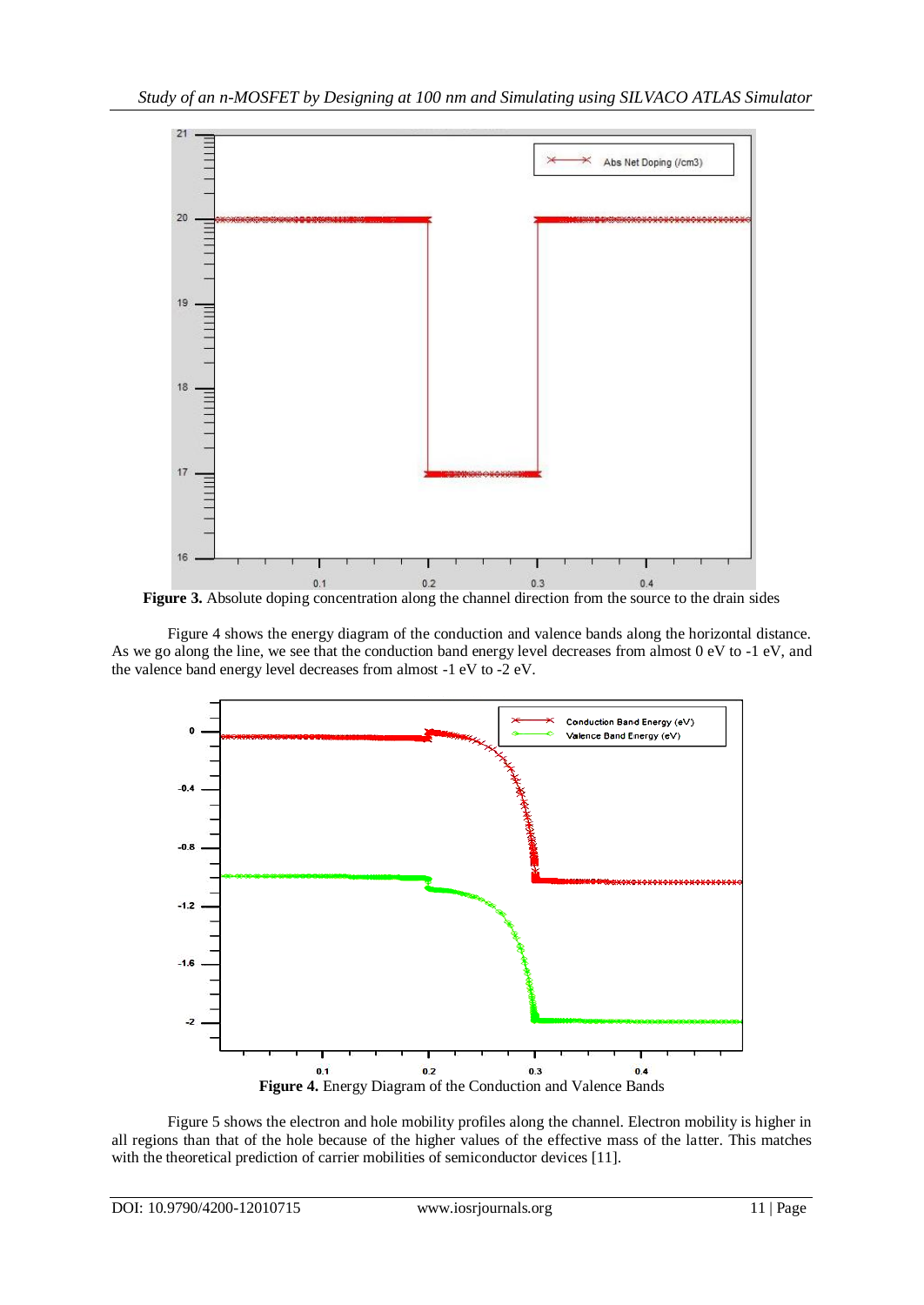

Figure 6 shows the electron concentration profile along the channel. In the channel, we see that the electron concentrations have been raised both at the source and drain sides. However, at the source side, the concentrations are higher than that of the drain side. The surface concentration in the channel is higher than the substrate doping concentration, i.e.,  $n_s > N_a$ . It ensures that the channel has been inverted.

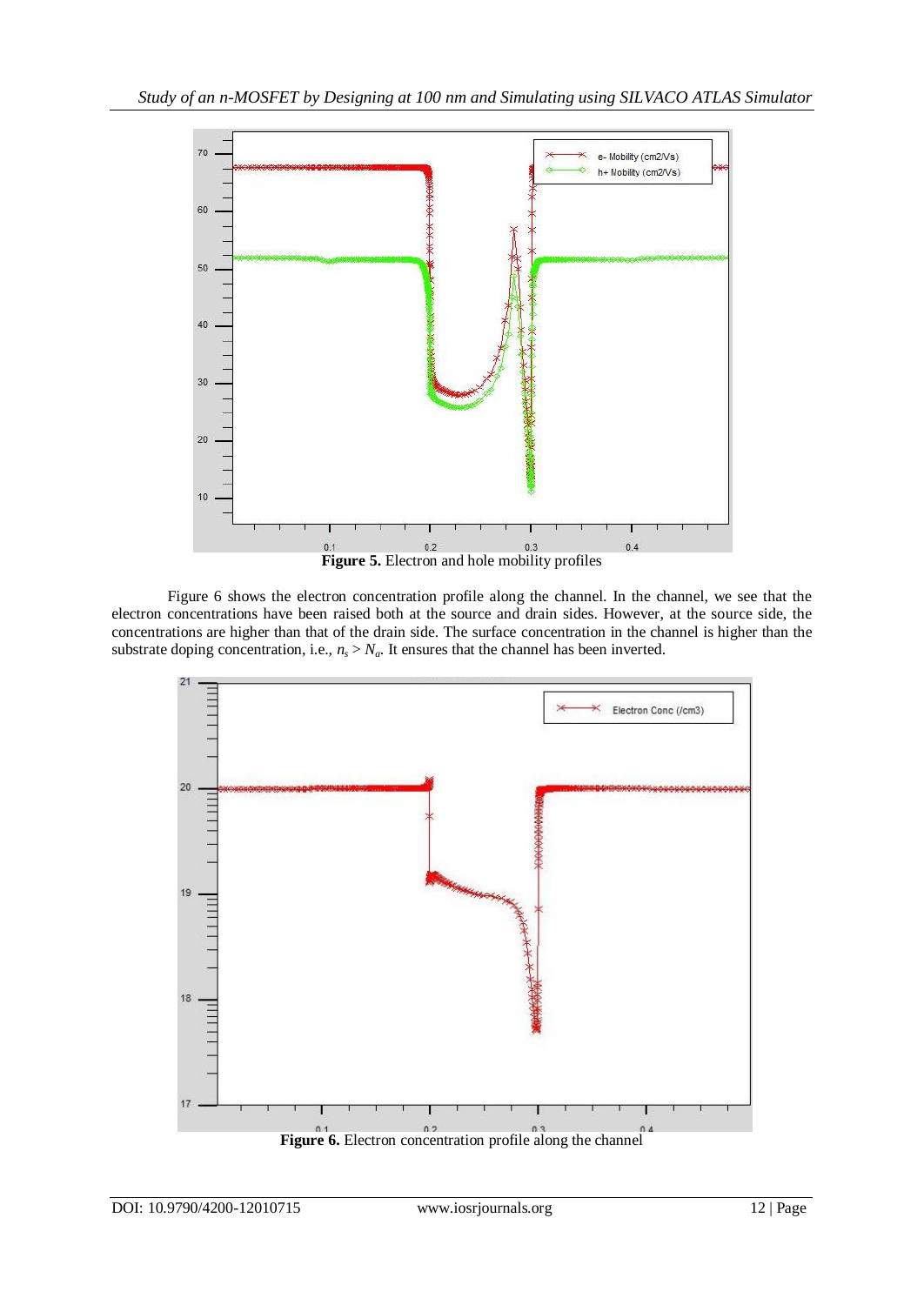Figure 7 illustrates the recombined electron concentration plot along the channel. We observe that most of the electron recombination occurs at the source side and there is almost no recombination at the drain side. However, under the middle of the gate oxide almost no recombination has been observed.



**Figure 7.** Recombined electron concentration profile along the channel

Figure 8 illustrates the transfer characteristics comprising drain-to-source current vs. gate-to-source voltage for several drain-to-source fixed bias voltages of 0.5 V, 1.5 V, and 2.0 V. We observe that below the threshold voltage, there is no drain-to-source current but above the threshold voltage, the drain current rises exponentially with the gate voltage. Also, if the drain-to-source bias voltage is raised from 0.5 V to 2.0 V then the drain-to-source current also rises for a certain gate-to-source voltage.



**Figure 8.** Transfer characteristics (drain current vs. gate voltage) for several drain voltages of 0.5, 1.5, and 2 V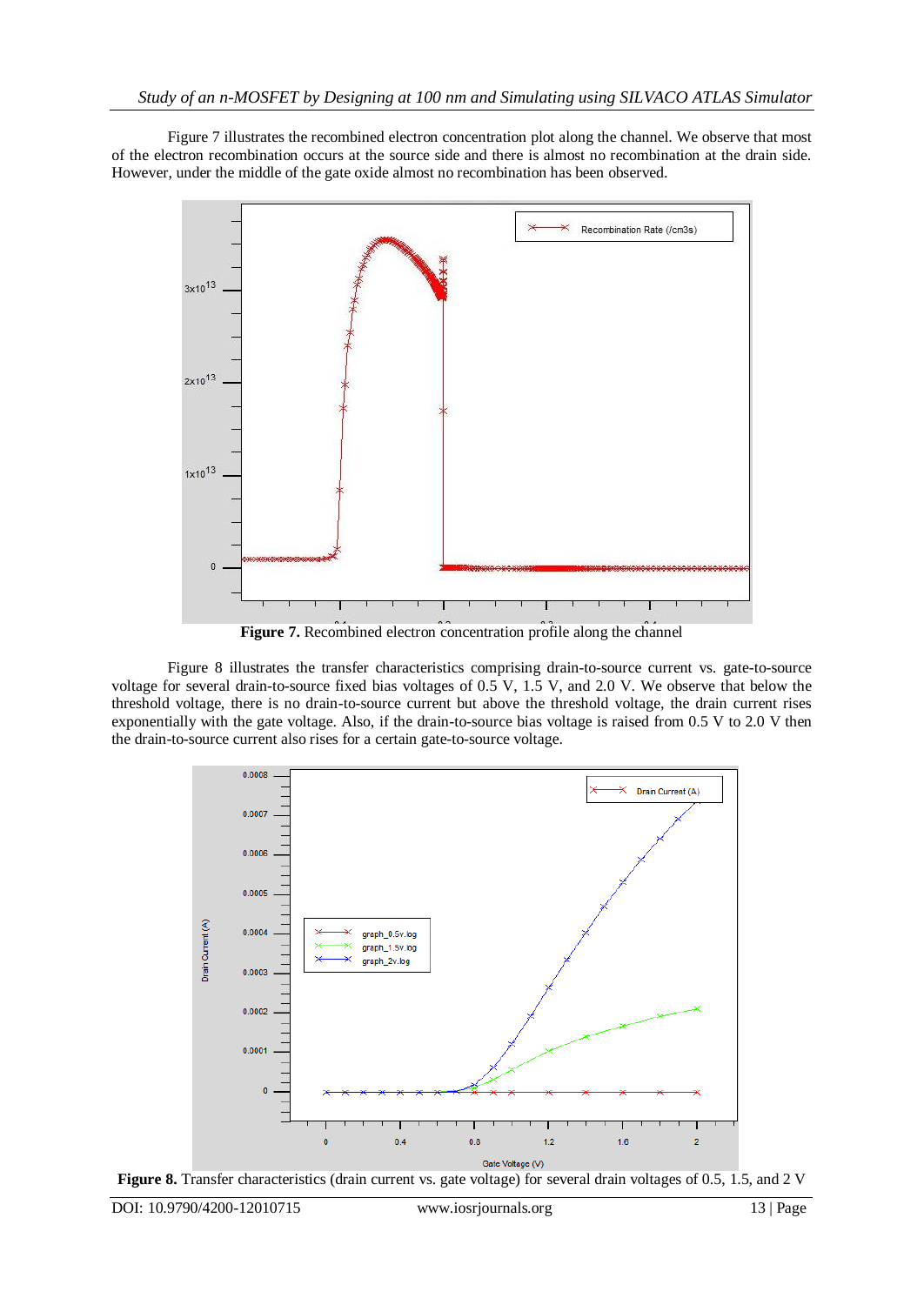Figure 9 shows the output characteristics (drain-to-source current vs. drain-to-source voltage) for several gate-to-source voltages of 0.75 V, 1 V, and 1.5 V. We observe that below the pinch-off voltage, the drain-to-source current rises almost linearly with the drain-to-source voltage above the threshold voltage, but the drain-to-source current becomes saturated with the rise of the drain-to-source voltage above the pinch-off voltage. Also, if the drain-to-source voltage is raised from 0 V to 1.1 V then the drain-to-source current also rises for a specific drain-to-source voltage below and above the pinch-off voltage.



Drain Voltage

**Figure 9.** Output characteristics (drain-to-source current vs. drain-to-source voltage) for several gate-to-source voltages of 0.75, 1, and 1.5 V

#### **V. Conclusion**

We designed a general bulk n-MOSFET and analyzed the electrical characteristics of it using SILVACO ATLAS Simulator. The characteristics are very much similar to that of an n-MOSFET that are found in the literature. Recently, more novel MOS structures are evolving, like Double Gate (DG) MOSFET, Double Gate Double Metal Contact (DGDM) MOSFET, Double Gate Tripple Metal Contact (DGTM) MOSFET, SOI MOSFET, Gate All Around (GAA) FET, etc. and those are found promising in VLSI and ULSI circuit design. These novel MOS structures are highly reliable, low-cost, low- and ultra-low-power consumption and dissipation as well. Therefore, the study of such structures through design and simulation using the SILVACO software at nano-scaled regime would be very useful in the electronics industry to check whether all the requirements are fulfilled or not for the sustainable design of ICs before going into its successful hardware implementation in the mass scale.

#### **References**

- [1]. M. H. Bhuyan, M. M. Ahmed, and S. A. Robin, "Design, Simulation and Comparative Analysis of Performance Parameters of a 4-bit CMOS based Full Adder Circuit using Microwind and DSch at Various Technology Nodes," IOSR Journal of VLSI and Signal Processing (IOSRJVSP), IF=2.82, ISSN: e-2319-4200, p-2319-4197, vol. 11, issue 1, January-February 2021, pp. 1-8.
- [2]. M. H. Bhuyan, "History and Evolution of CMOS Technology and its Application in Semiconductor Industry," Southeast University Journal of Science and Engineering (SEUJSE), 1999-1630, vol. 11, no. 1, June 2017, pp. 28-42.
- [3]. M. H. Bhuyan and K. M. Rahman, "Digital Signal Processor Controlled PWM Phase Modulator for Two-Phase Induction Motor Drive," Journal of Electrical Engineering, the Institution of Engineers Bangladesh (IEB-EE), ISSN: 0379-4318, vol. EE 34, no. I-II, pp. 19-25, December 2007.
- [4]. M. K. Russel and M. H. Bhuyan, "Microcontroller Based DC Motor Speed Control Using PWM Technique," Proceedings of the International Conference on Electrical, Computer and Telecommunication Engineering (ICECTE), Rajshahi, Bangladesh, 1-2 December 2012, pp. 519-522.